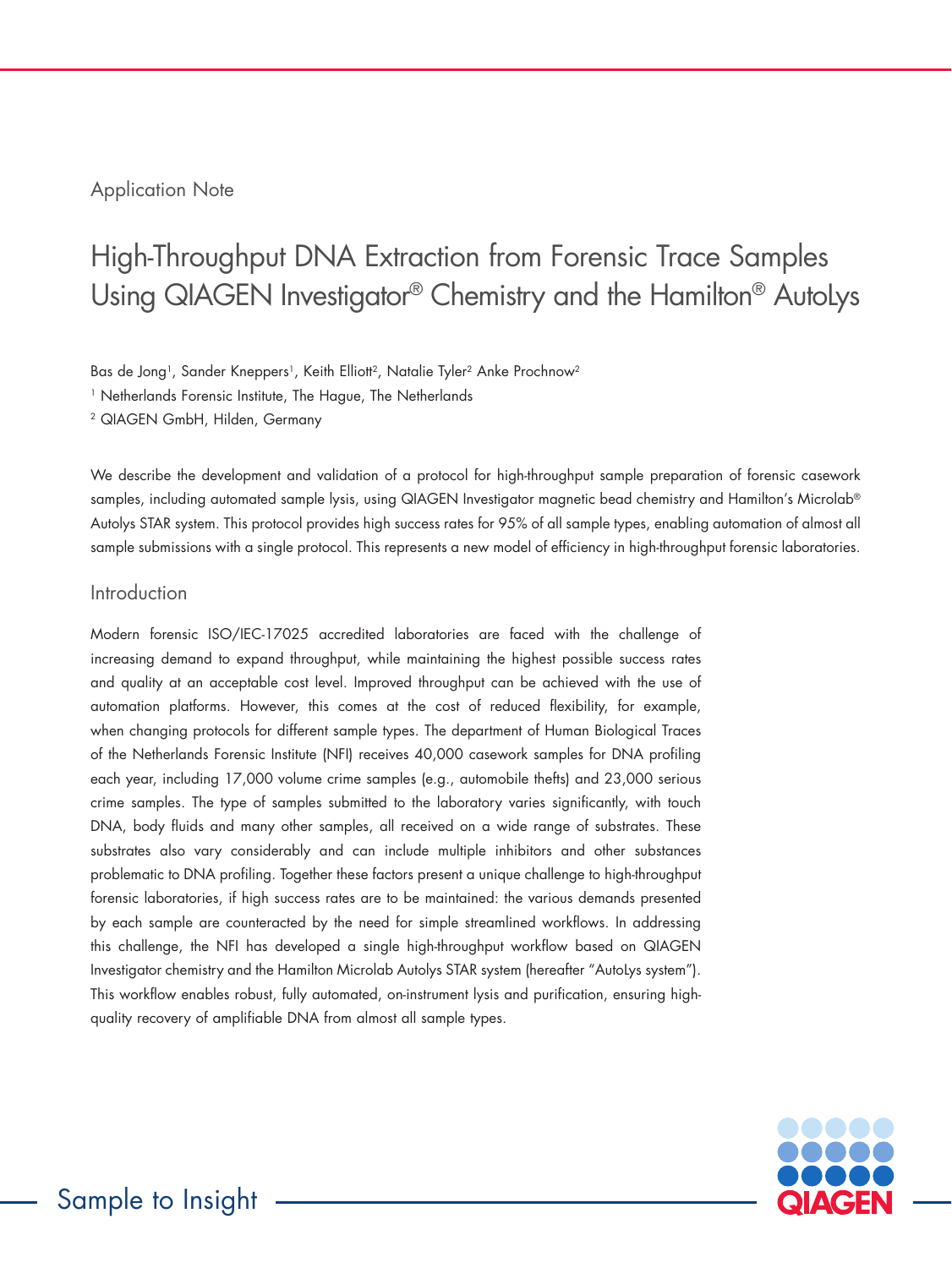### Materials and methods

In this extensive validation study, the NFI tested a variety of mock casework samples. These samples ranged from dilutions of body fluids spotted on a variety of substrates, to used or consumed items such as cigarettes and chewing gum. For an overview of tested samples, see Table 1. Samples were either processed on the AutoLys system using QIAGEN Investigator magnetic bead chemistry or extracted manually using the QIAGEN QIAamp® DNA Mini Kit and QIAshredder columns.

Manual and fully automated lysis followed a similar protocol for this study: all samples were preheated at 85°C for 10 minutes before adding proteinase K. According to an in-house protocol, samples were then incubated for 4 hours at 56°C. For the manual extraction, this was followed by the steps described in QIAGEN's regular protocol. The automated extraction followed an in-house optimized protocol, including three washing steps and elution in 100 µl.

All DNA extracts were quantified using an in-house developed method based on Alu-repeats and subsequently amplified using a commercially available 17 STR marker kit, followed by fragment separation on an Applied Biosystems® 3130xl Genetic Analyzer.

#### **Results**

The manual extraction method was chosen as a benchmark due to its high success rate, which the NFI wanted to replicate in an automated solution. Therefore, results are presented as yields from the AutoLys system versus yields from manual extraction. These were calculated from the average peak heights from the DNA profiles and corrected for the amount of DNA extract used as template DNA in the PCR reaction. By averaging over the series for a particular sample type and comparing to the same calculation over a series extracted manually, we determined a percentage representing the yield: 100% means similar yield between methods, while a result of less than or greater than 100% corresponds to a lower or higher yield, respectively. Results are summarized in Table 1.

|  |  | Table 1. Comparison of yields from the AutoLys system versus yields from manual extraction |  |  |  |  |  |  |  |  |  |  |  |
|--|--|--------------------------------------------------------------------------------------------|--|--|--|--|--|--|--|--|--|--|--|
|--|--|--------------------------------------------------------------------------------------------|--|--|--|--|--|--|--|--|--|--|--|

| Sample type <sup>*</sup> (n=5) | Swab                 | Polyester            | Denim                             |
|--------------------------------|----------------------|----------------------|-----------------------------------|
| Blood (high)                   | 93% (1.244 ng/µl)    | 54% (0.976 ng/µl)    | $92\%$ (0.622 ng/µl)              |
| Blood (low)                    | $95\%$ (0.048 ng/µl) | $90\%$ (0.026 ng/µl) | 103% (0.017 ng/µl)                |
| Saliva (high)                  | 67% (0.898 ng/µl)    | 78% (0.205 ng/µl)    | 71% (0.443 ng/µl)                 |
| Saliva (low)                   | 116% (0.023 ng/µl)   | 57% (0.013 ng/µl)    | $115\%$ (0.011 ng/µl)             |
|                                | Cigarette butt       | Chewing gum          | <b>Tape-lifted contact traces</b> |
| Normal usage                   | $89\%$ (0.463 ng/µl) | 208% (0.122ng/µl)    | $86\%$ (0.113ng/µl)               |

A test for cross-contamination was performed, as well, in which samples were prepared in a specific order to detect cross-contamination: checkerboard, horizontal zebra and vertical zebra patterns. Additionally, two blanks were co-extracted with each test run during the validation study. Setups and results are summarized in Table 2.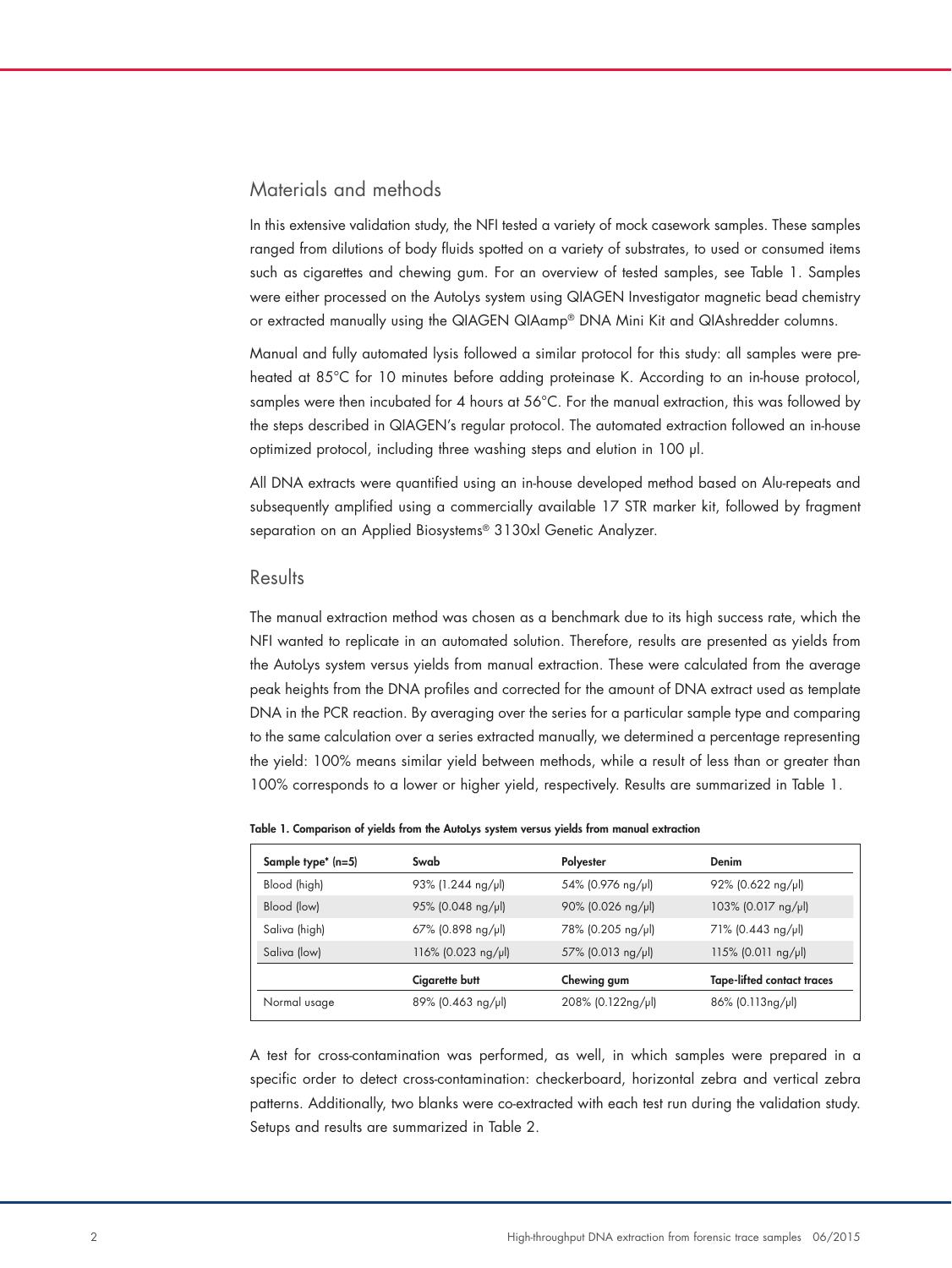| <b>Cross-contamination check</b> | Plate layout | Results complete procedure |
|----------------------------------|--------------|----------------------------|
| A: Checkerboard                  |              | 0% (0/200+ samples)        |
| <b>B:</b> Horizontal             |              | 0% (0/500+ samples)        |
| C: Vertical                      |              | 0% (0/500+ samples)        |
| D: Blanks                        |              | 0% (0/500+ samples)        |

Table 2. Experimental setup and results of cross-contamination analyses

An additional analysis was performed on the quality of the DNA profiles: background noise, intra- and interlocus peak balance and the abundance of artifacts were analyzed. For all of these quality markers, no differences between automated extraction on the Hamilton AutoLys system and manual extraction were found.

#### **Benefits**

Using the high-quality QIAGEN chemistry on the AutoLys system enables the NFI to process over 95% of their forensic samples in an automated manner. This means that over 35,000 samples which would previously have been processed manually or semi-automated at sub-optimal efficiency, are now processed at the high-quality level of manual DNA extraction. At the same time, the fully automated protocol drastically reduces the risk of cross-contamination and sample misplacements, thus increasing the probative value of the forensic samples.

At the NFI, the AutoLys system has increased the number of samples that could be processed at a time, while decreasing operator time per sample. Previously, two employees were needed for every batch of 36 samples – now, one analyst operates three systems, each processing 96 samples.

NFI continuously reviews their protocols and since implementation has managed to reduce the overall lysis time to two hours while still achieving the same goals as initially outlined.